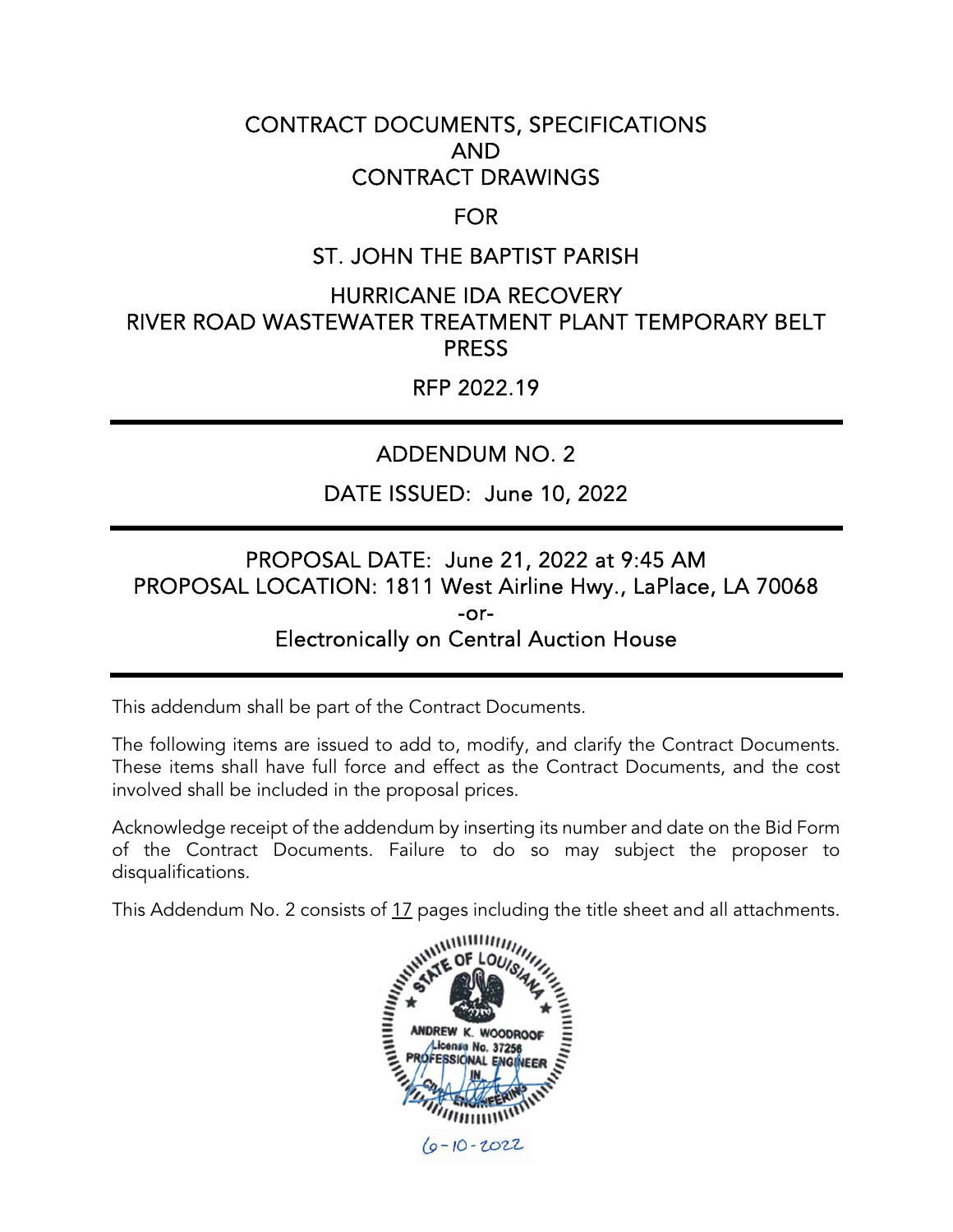## Addendum #2 Items

The Proposal Opening Date has been changed to June 21, 2022 at 9:45 AM.

## Specifications

- Exhibit B "Pricing Schedule" has been modified as detailed below and is attached as part of this addendum. This Exhibit includes 2 sheets:
	- o Item Ref. No. 4, "Equipment Setup and Breakdown" was added with a quantity of 4 EA.
- Appendix A "Additional Contract Terms for FEMA Public Assistance Grant Funded or Assisted Projects for a Non-Federal Entity (State agency or Agency of a Political Subdivision of a State) (Updated 5/8/2022)" shall be removed and replaced with Appendix A "Additional Contract Terms for FEMA Public Assistance Grant Funded or Assisted Projects for a Non-Federal Entity (State agency or Agency of a Political Subdivision of a State) (Updated 6/7/2022)", which is attached as part of this addendum. This Appendix contains 11 sheets.
- Appendix B: Technical Specifications, Section 2 "Measurement and Payment" has been modified as detailed below and is attached as part of this addendum. This Section contains 2 sheets:
	- o Items No. 1-3 were revised to remove the inclusion of equipment setup and breakdown.
	- o Item No. 4 "Equipment Setup and Breakdown" was added along with its description of measurement and payment.

END OF ADDENDUM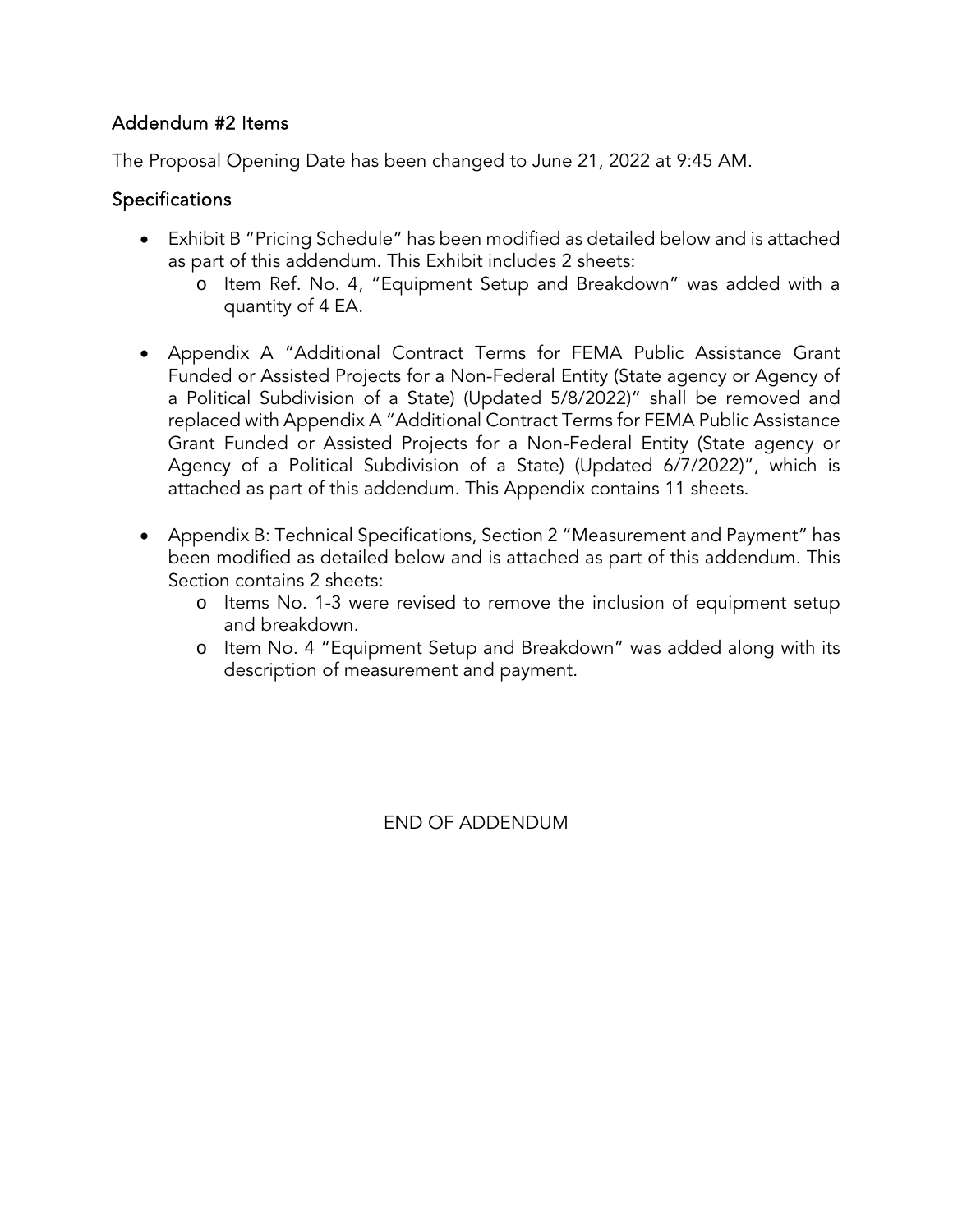#### **EXHIBIT B - PRICING SCHEDULE LOUISIANA UNIFORM PUBLIC WORK BID FORM**

**TO:** St. John the Baptist Parish Council **BID FOR: Hurricane Ida Emergency Recovery** Laplace, LA 70068 Belt Press<br>
(Owner to provide name and address of owner) Belt Press<br>
(Owner to provide name and address of owner)

1811 W. Airline Highway Niver Road Wastewater Treatment Plant Temporary *(Owner to provide name and address of owner) (Owner to provide name of project and other identifying information)*

Dollars (\$

The undersigned bidder hereby declares and represents that she/he; a) has carefully examined and understands the Bidding Documents, b) has not received, relied on, or based their bid on any verbal instructions contrary to the Bidding Documents or any addenda, c) has personally inspected and is familiar with the project site, and hereby proposes to provide all labor, materials, tools, appliances and facilities as required to perform, in a workmanlike manner, all work and services for the construction and completion of the referenced project, all in strict accordance with the Bidding Documents prepared by:

Digital Engineering and Imaging, Inc.

*(Owner to provide name of entity preparing bidding documents.)*

Bidders must acknowledge all addenda. The Bidder acknowledges receipt of the following **ADDENDA:** (Enter the number the Designer has assigned to each of the addenda that the Bidder is acknowledging)

**TOTAL BASE BID**: For all work required by the Bidding Documents (including any and all unit prices designated "Base Bid" \* but not alternates) the sum of:

**ALTERNATES:** For any and all work required by the Bidding Documents for Alternates including any and all unit prices designated as alternates in the unit price description.

**Alternate No. 1** *(Owner to provide description of alternate and state whether add or deduct)* for the lump sum of:

| N/A                                               | Dollars $(\$$                                                                                                                                                                                                                  |  |
|---------------------------------------------------|--------------------------------------------------------------------------------------------------------------------------------------------------------------------------------------------------------------------------------|--|
|                                                   | <b>Alternate No. 2</b> (Owner to provide description of alternate and state whether add or deduct) for the lump sum of:                                                                                                        |  |
| N/A                                               | Dollars $(\$$                                                                                                                                                                                                                  |  |
|                                                   | <b>Alternate No. 3</b> (Owner to provide description of alternate and state whether add or deduct) for the lump sum of:                                                                                                        |  |
| N/A                                               | Dollars $(\$                                                                                                                                                                                                                   |  |
|                                                   |                                                                                                                                                                                                                                |  |
|                                                   | ADDRESS OF BIDDER: North and the second service of the service of the service of the service of the service of the service of the service of the service of the service of the service of the service of the service of the se |  |
| <b>LOUISIANA CONTRACTOR'S LICENSE NUMBER: N/A</b> |                                                                                                                                                                                                                                |  |
|                                                   |                                                                                                                                                                                                                                |  |
|                                                   |                                                                                                                                                                                                                                |  |
| SIGNATURE OF AUTHORIZED SIGNATORY OF BIDDER **:   | <u> 1980 - Jan Samuel Barbara, margaret eta idazlea (h. 1980).</u>                                                                                                                                                             |  |
| DATE.                                             |                                                                                                                                                                                                                                |  |

**DATE:**

#### **THE FOLLOWING ITEMS ARE TO BE INCLUDED WITH TH SUBMISSION OF THIS LOUISIANA UNIFORM PUBLIC WORK BID FORM:**

\* The Unit Price Form shall be used if the contract includes unit prices. Otherwise it is not required and need not be included with the form. The number of unit prices that may be included is not limited and additional sheets may be included if needed.

\*\* If someone other than a corporate officer signs for the Bidder/Contractor, a copy of a corporate resolution or other signature authorization shall be required for submission of bid. Failure to include a copy of the appropriate signature authorization, if required, may result in the rejection of the bid unless bidder has complied with La. R.S. 38:2212(B)5.

**BID SECURITY** in the form of a bid bond, certified check or cashier's check as prescribed by LA RS 38:2218.A is attached to and made a part of this bid.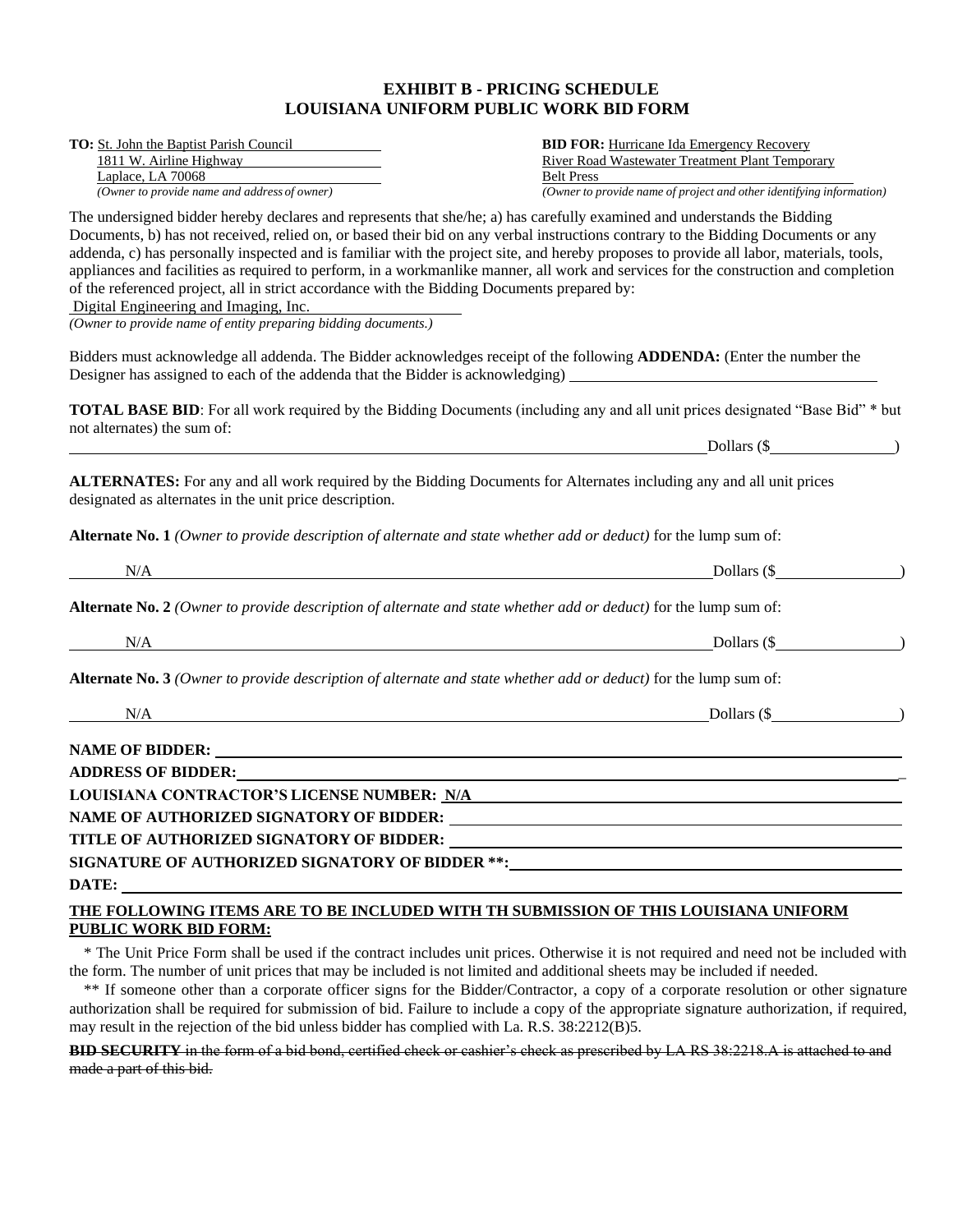#### **UNIT PRICE FORM**

**TO:** <u>St. John the Baptist Parish Council</u> **BID FOR:** Hurricane Ida Emergency Recovery **BID FOR:** Hurricane Ida Emergency Recovery **River Road Wastewater Treatment Plant Tempo** Laplace, LA 70068 Belt Press

River Road Wastewater Treatment Plant Temporary

*(Owner to provide name and address of owner) (Owner to provide name of project and other identifying information)*

UNIT PRICES: This form shall be used for any and all work required by the Bidding Documents and described as unit prices. Amounts shall be stated in figures and only in figures.

| <b>DESCRIPTION:</b> | Initial Sludge Removal and Processing $\boxtimes$ Base Bid or $\Box$ Alt.# |                         |             |                                                  |  |  |
|---------------------|----------------------------------------------------------------------------|-------------------------|-------------|--------------------------------------------------|--|--|
| REF. NO.            | <b>OUANTITY:</b>                                                           | <b>UNIT OF MEASURE:</b> | <b>UNIT</b> | UNIT PRICE EXTENSION (Quantity times Unit Price) |  |  |
|                     | 225                                                                        | <b>TON</b>              |             |                                                  |  |  |
|                     |                                                                            |                         |             |                                                  |  |  |
| <b>DESCRIPTION:</b> | Sludge Removal and Processing $\boxtimes$ Base Bid or $\Box$ Alt.#         |                         |             |                                                  |  |  |
| REF. NO.            | <b>OUANTITY:</b>                                                           | <b>UNIT OF MEASURE:</b> | <b>UNIT</b> | UNIT PRICE EXTENSION (Quantity times Unit Price) |  |  |
|                     | 330                                                                        | <b>TON</b>              |             |                                                  |  |  |
|                     |                                                                            |                         |             |                                                  |  |  |
| <b>DESCRIPTION:</b> | Sludge Hauling and Disposal $\boxtimes$ Base Bid or $\Box$ Alt.#           |                         |             |                                                  |  |  |
| REF. NO.            | <b>OUANTITY:</b>                                                           | <b>UNIT OF MEASURE:</b> | <b>UNIT</b> | UNIT PRICE EXTENSION (Quantity times Unit Price) |  |  |
|                     | 555                                                                        | <b>TON</b>              |             |                                                  |  |  |
|                     |                                                                            |                         |             |                                                  |  |  |
| <b>DESCRIPTION:</b> | Equipment Setup and Breakdown $\boxtimes$ Base Bid or $\Box$ Alt.#         |                         |             |                                                  |  |  |
| REF. NO.            | <b>OUANTITY:</b>                                                           | <b>UNIT OF MEASURE:</b> | <b>UNIT</b> | UNIT PRICE EXTENSION (Quantity times Unit Price) |  |  |
|                     |                                                                            | EA                      |             |                                                  |  |  |

Wording for "DESCRIPTION" is to be provided by the Owner

All quantities are estimated. The contractor will be paid upon actual quantities as verified by the Owner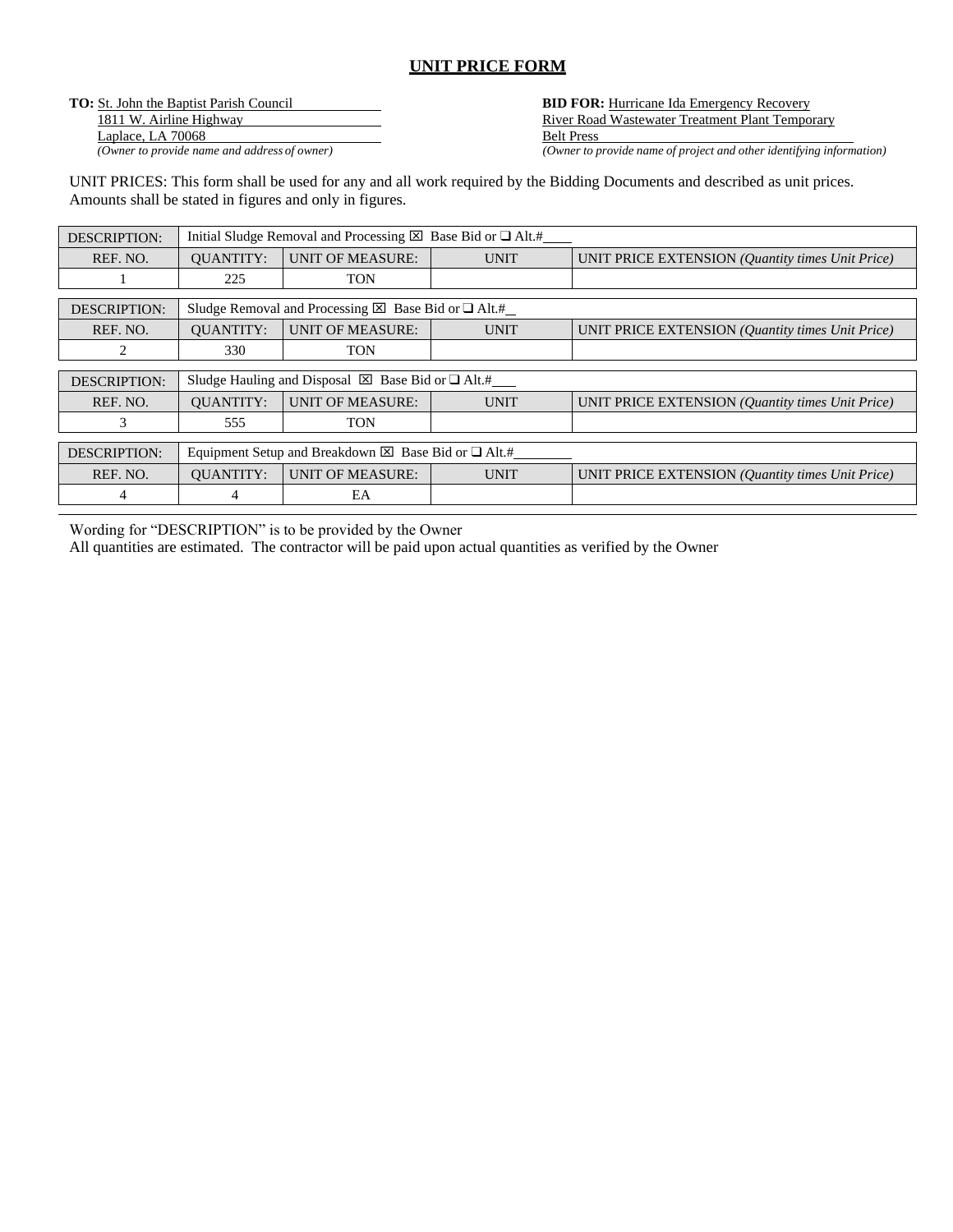## **Additional Contract Terms for FEMA Public Assistance Grant Funded or Assisted Projects for a Non-Federal Entity (State agency or Agency of a Political Subdivision of a State) (Updated 6/7/2022)**

### **Termination for Cause**

Should the Parish determine that the Contractor has failed to comply with the Agreement's terms, the Parish may terminate the Agreement for cause by giving the Contractor written notice specifying the Contractor's failure. If the Parish determines that the failure is not correctable, then the Agreement shall terminate on the date specified in such notice. If the Parish determines that the failure may be corrected, the Parish shall give a deadline for the Contractor to make the correction. If the Parish determines that the failure is not corrected by the deadline, then the Parish may give additional time for the Contractor to make the corrections or the Parish may notify the Contractor of the Agreement termination date.

### **Termination for Convenience**

Either Party may terminate the Agreement at any time without penalty by giving thirty (30) days written notice to the other Party of such termination or negotiating with the Parties regarding a termination date. Contractor shall be entitled to payment for deliverables in progress, to the extent that the work is acceptable.

Contract Provisions Applicable to Projects Fully or Partially Funded by the FEMA Public Assistance Program (Note: All such terms are also applicable to all appropriate subcontractors):

*a. Equal Employment Opportunity* — Except as otherwise provided under 41 CFR Part 60, the Contractor and Subcontractors must comply with 41 CFR 60–1.4(b), in accordance with Executive Order 11246, "Equal Employment Opportunity" (30 CFR 12319, 12935, 3 CFR Part, 1964–1965 Comp., p. 339), as amended by Executive Order 11375, "Amending Executive Order 11246 Relating to Equal Employment Opportunity," and implementing regulations at 41 CFR part 60, "Office of Federal Contract Compliance Programs, Equal Employment Opportunity, Department of Labor."

During the performance of this contract, the Contractor agrees as follows:

(1) The Contractor will not discriminate against any employee or applicant for employment because of race, color, religion, sex, sexual orientation, gender identity, or national origin. The Contractor will take affirmative action to ensure that applicants are employed, and that employees are treated during employment without regard to their race, color, religion, sex, sexual orientation, gender identity, or national origin. Such action shall include, but not be limited to the following: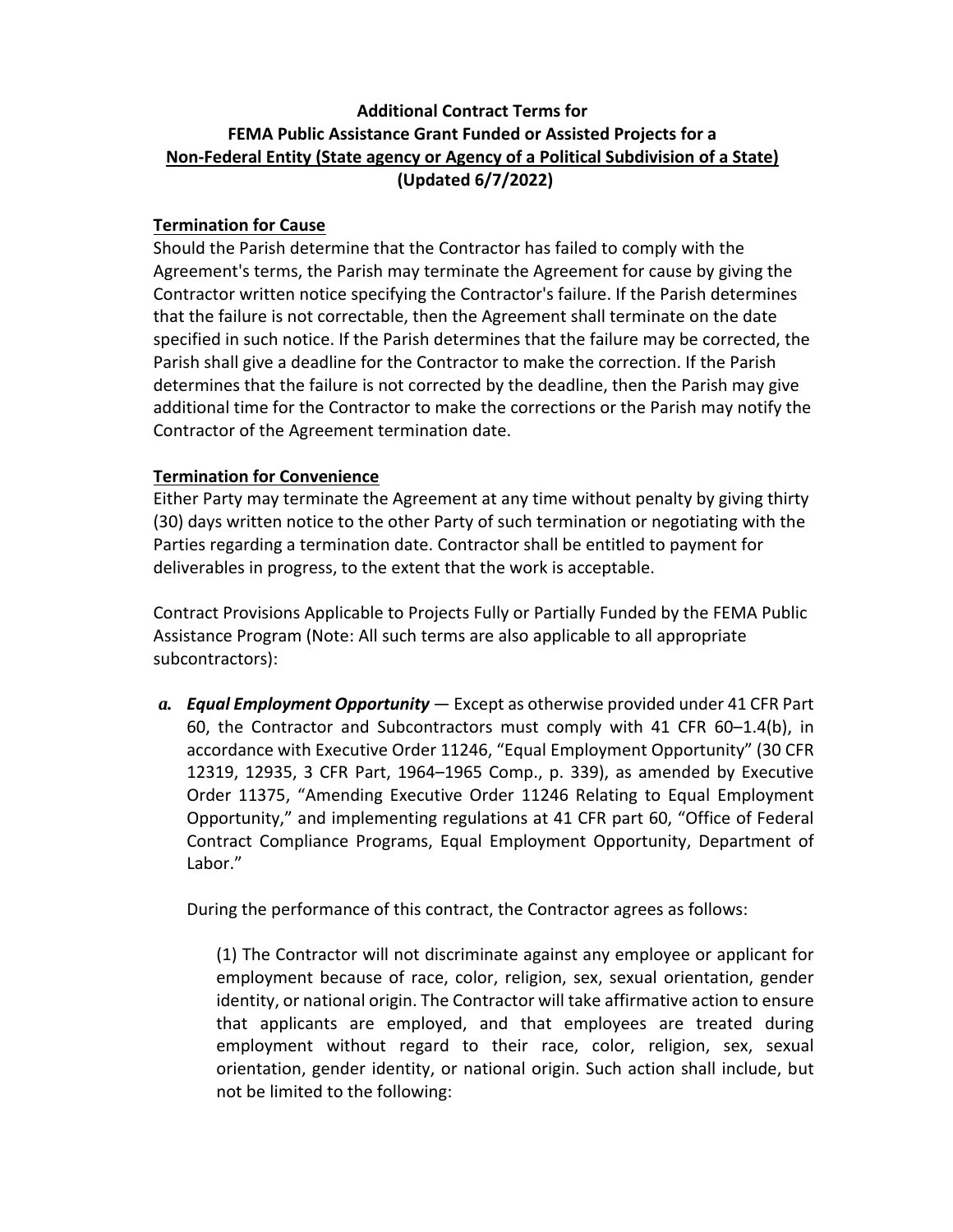Employment, upgrading, demotion, or transfer; recruitment or recruitment advertising; layoff or termination; rates of pay or other forms of compensation; and selection for training, including apprenticeship. The Contractor agrees to post in conspicuous places, available to employees and applicants for employment, notices to be provided setting forth the provisions of this nondiscrimination clause.

(2) The Contractor will, in all solicitations or advertisements for employees placed by or on behalf of the Contractor, state that all qualified applicants will receive consideration for employment without regard to race, color, religion, sex, sexual orientation, gender identity, or national origin.

(3) The Contractor will not discharge or in any other manner discriminate against any employee or applicant for employment because such employee or applicant has inquired about, discussed, or disclosed the compensation of the employee or applicant or another employee or applicant. This provision shall not apply to instances in which an employee who has access to the compensation information of other employees or applicants as a part of such employee's essential job functions discloses the compensation of such other employees or applicants to individuals who do not otherwise have access to such information, unless such disclosure is in response to a formal complaint or charge, in furtherance of an investigation, proceeding, hearing, or action, including an investigation conducted by the employer, or is consistent with the Contractor's legal duty to furnish information.

(4) The Contractor will send to each labor union or representative of workers with which he has a collective bargaining agreement or other contract or understanding, a notice to be provided advising the said labor union or workers' representatives of the Contractor's commitments under this section and shall post copies of the notice in conspicuous places available to employees and applicants for employment.

(5) The Contractor will comply with all provisions of Executive Order 11246 of September 24, 1965, and of the rules, regulations, and relevant orders of the Secretary of Labor.

(6) The Contractor will furnish all information and reports required by Executive Order 11246 of September 24, 1965, and by rules, regulations, and orders of the Secretary of Labor, or pursuant thereto, and will permit access to his books, records, and accounts by the administering agency and the Secretary of Labor for purposes of investigation to ascertain compliance with such rules, regulations, and orders.

(7) In the event of the Contractor's noncompliance with the nondiscrimination clauses of this contract or with any of the said rules, regulations, or orders,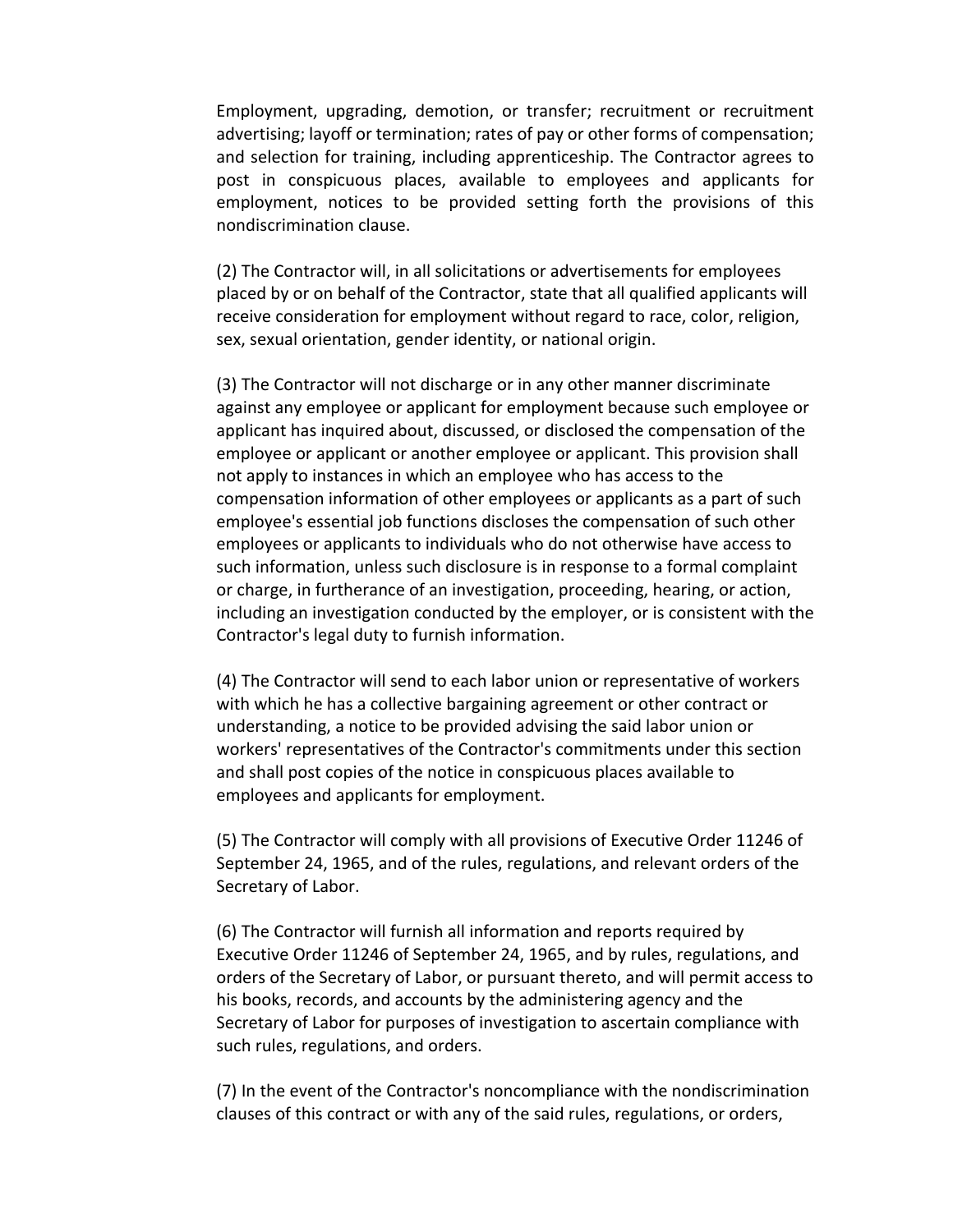this contract may be canceled, terminated, or suspended in whole or in part and the Contractor may be declared ineligible for further Government contracts or federally assisted construction contracts in accordance with procedures authorized in Executive Order 11246 of September 24, 1965, and such other sanctions may be imposed and remedies invoked as provided in Executive Order 11246 of September 24, 1965, or by rule, regulation, or order of the Secretary of Labor, or as otherwise provided by law.

(8) The Contractor will include the portion of the sentence immediately preceding paragraph (1) and the provisions of paragraphs (1) through (8) in every subcontract or purchase order unless exempted by rules, regulations, or orders of the Secretary of Labor issued pursuant to section 204 of Executive Order 11246 of September 24, 1965, so that such provisions will be binding upon each subcontractor or vendor. The Contractor will take such action with respect to any subcontract or purchase order as the administering agency may direct as a means of enforcing such provisions, including sanctions for noncompliance:

Provided, however, that in the event a Contractor becomes involved in, or is threatened with, litigation with a subcontractor or vendor as a result of such direction by the administering agency, the Contractor may request the United States to enter into such litigation to protect the interests of the United States.

*b. Contract Work Hours and Safety Standards Act (40 U.S.C. 3701-3708)* Where applicable, all contracts and subcontracts in excess of \$100,000 that involve the employment of mechanics or laborers must include a provision for compliance with 40 U.S.C. 3702 and 3704, as supplemented by Department of Labor regulations(29 C.F.R. Part 5).

Compliance with the Contract Work Hours and Safety Standards Act:

(1) Overtime requirements. No contractor or subcontractor contracting for any part of the contract work which may require or involve the employment of laborers or mechanics shall require or permit any such laborer or mechanic in any workweek in which he or she is employed on such work to work in excess of forty hours in such workweek unless such laborer or mechanic receives compensation at a rate not less than one and one-half times the basic rate of pay for all hours worked in excess of forty hours in such workweek.

(2) Violation; liability for unpaid wages; liquidated damages. In the event of any violation of the clause set forth in paragraph (b)(1) of this section the contractor and any subcontractor responsible therefor shall be liable for the unpaid wages. In addition, such contractor and subcontractor shall be liable to the United States (in the case of work done under contract for the District of Columbia or a territory, to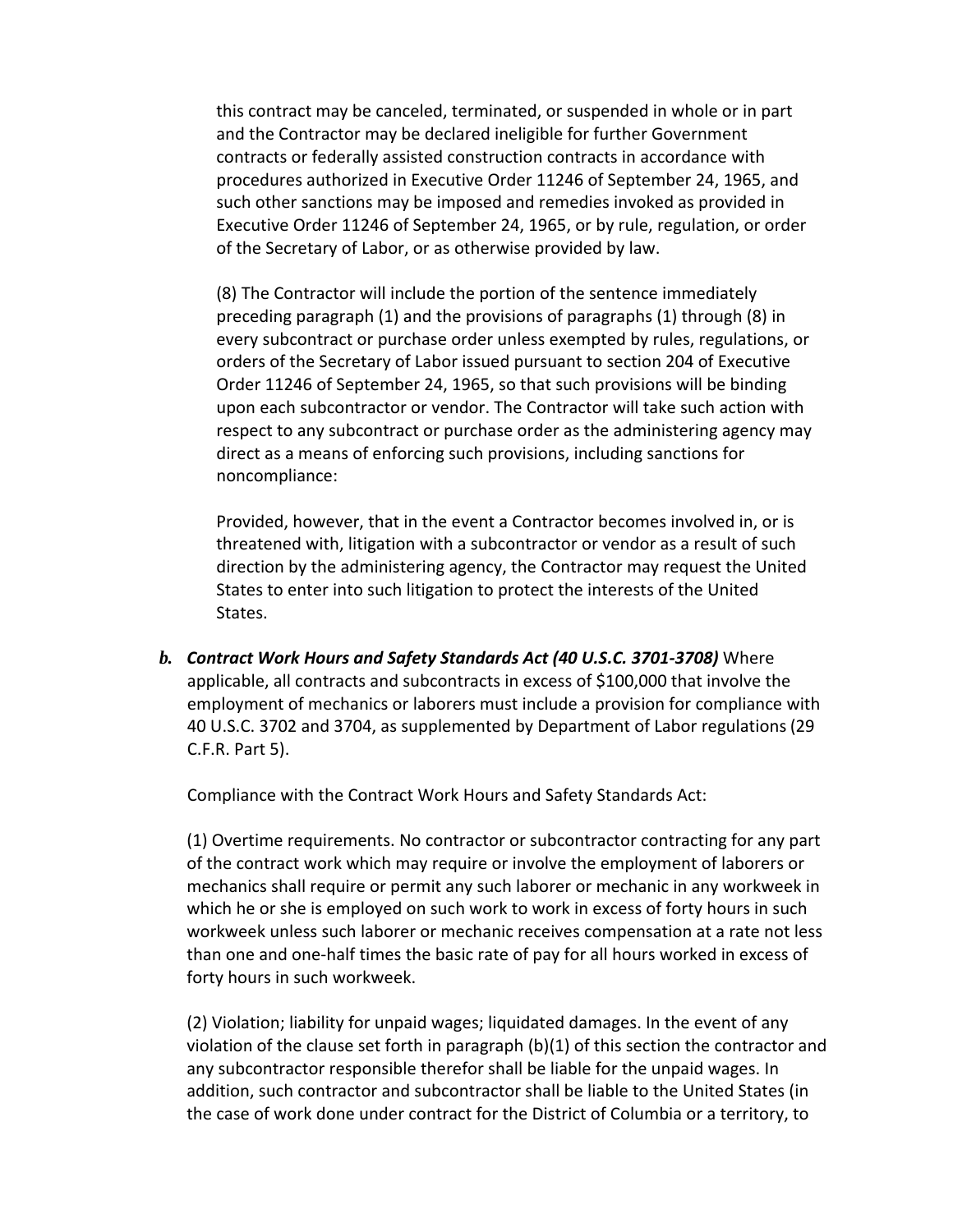such District or to such territory), for liquidated damages. Such liquidated damages shall be computed with respect to each individual laborer or mechanic, including watchmen and guards, employed in violation of the clause set forth in paragraph (b)(1) of this section, in the sum of \$26 for each calendar day on which such individual was required or permitted to work in excess of the standard workweek of forty hours without payment of the overtime wages required by the clause set forth in paragraph (b)(1) of this section.

(3) Withholding for unpaid wages and liquidated damages. FEMA or the State shall upon its own action or upon written request of an authorized representative of the Department of Labor withhold or cause to be withheld, from any moneys payable on account of work performed by the contractor or subcontractor under any such contract or any other Federal contract with the same prime contractor, or any other federally-assisted contract subject to the Contract Work Hours and Safety Standards Act, which is held by the same prime contractor, such sums as may be determined to be necessary to satisfy any liabilities of such contractor or subcontractor for unpaid wages and liquidated damages as provided in the clause set forth in paragraph (b)(2) of this section.

(4) Subcontracts. The contractor or subcontractor shall insert in any subcontracts the clauses set forth in paragraph (b)(1) through (4) of this section and also a clause requiring the subcontractors to include these clauses in any lower tier subcontracts. The prime contractor shall be responsible for compliance by any subcontractor or lower tier subcontractor with the clauses set forth in paragraphs (b)(1) through (4) of this section.

## *c. Clean Air Act (42 U.S.C. 7401-7671q) and the Federal Water Pollution Control Act (33 U.S.C. 1251-1387), as amended*

If the Contract and Subcontracts are in excess of \$150,000, the Contractor and Subcontractors shall comply with all applicable standards, orders, or regulations issued pursuant to the Clean Air Act (42U.S.C. 7401-7671) and the Federal Water Pollution Control Act as amended (33U.S.C. 1251-1387). Violations shall be reported to Owner and the Federal awarding agency and the Regional Office of the Environmental Protection Agency ("EPA").

#### Clean Air Act

1. The contractor agrees to comply with all applicable standards, orders or regulations issued pursuant to the Clean Air Act, as amended, 42 U.S.C. § 7401 et seq.

2. The contractor agrees to report each violation to the Parish and understands and agrees that the Parish will, in turn, report each violation as required to assure notification to the Federal Emergency Management Agency, and the appropriate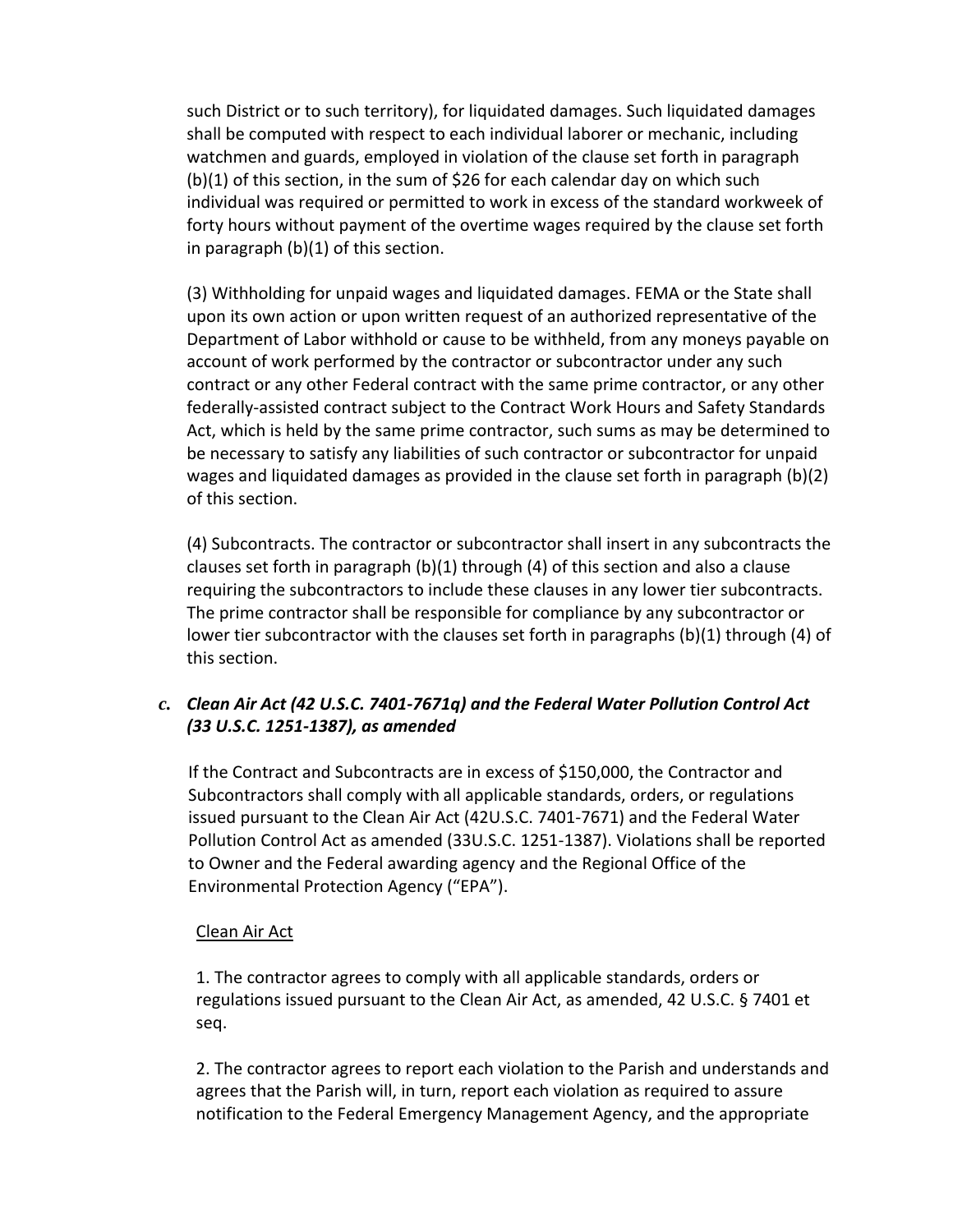Environmental Protection Agency Regional Office.

3. The contractor agrees to include these requirements in each subcontract exceeding \$150,000 financed in whole or in part with Federal assistance provided by FEMA.

### Federal Water Pollution Control Act

1. The Contractor agrees to comply with all applicable standards, orders, or regulations issued pursuant to the Federal Water Pollution Control Act, as amended, 33 U.S.C. 1251 et seq.

2. The Contractor agrees to report each violation to the Parish and understands and agrees that the Parish will, in turn, report each violation as required to assure notification to the Federal Emergency Management Agency, and the appropriate Environmental Protection Agency Regional Office.

3. The Contractor agrees to include these requirements in each subcontract exceeding \$150,000 financed in whole or in part with Federal assistance provided by FEMA.

## *d. Debarment and Suspension (Executive Orders 12549 and 12689)*

A contract award (see 2 C.F.R. § 180.220) shall not be made to parties listed on the government-wide exclusions in the System for Award Management ("SAM"), in accordance with the OMB guidelines at 2 C.F.R Part 180 that implement Executive Orders 12549 (3 C.F.R. part 1986 Comp., p. 189) and 12689 (3 C.F.R. part 1989 Comp., p. 235), "Debarment and Suspension." SAM Exclusions contains the names of parties debarred, suspended, or otherwise excluded by agencies, as well as parties declared ineligible under statutory or regulatory authority other than Executive Order 12549.

(1) This contract is a covered transaction for purposes of 2 C.F.R. pt. 180 and 2 C.F.R. pt. 3000. As such, the contractor is required to verify that none of the contractor's principals (defined at 2 C.F.R. § 180.995) or its affiliates (defined at 2 C.F.R. § 180.905) are excluded (defined at 2 C.F.R. § 180.940) or disqualified (defined at 2 C.F.R. § 180.935).

(2) The Contractor must comply with 2 C.F.R. pt. 180, subpart C and 2 C.F.R. pt. 3000, subpart C, and must include a requirement to comply with these regulations in any lower tier covered transaction it enters into.

(3) This certification is a material representation of fact relied upon by the Parish. If it is later determined that the contractor did not comply with 2 C.F.R. pt. 180, subpart C and 2 C.F.R. pt. 3000, subpart C, in addition to remedies available to the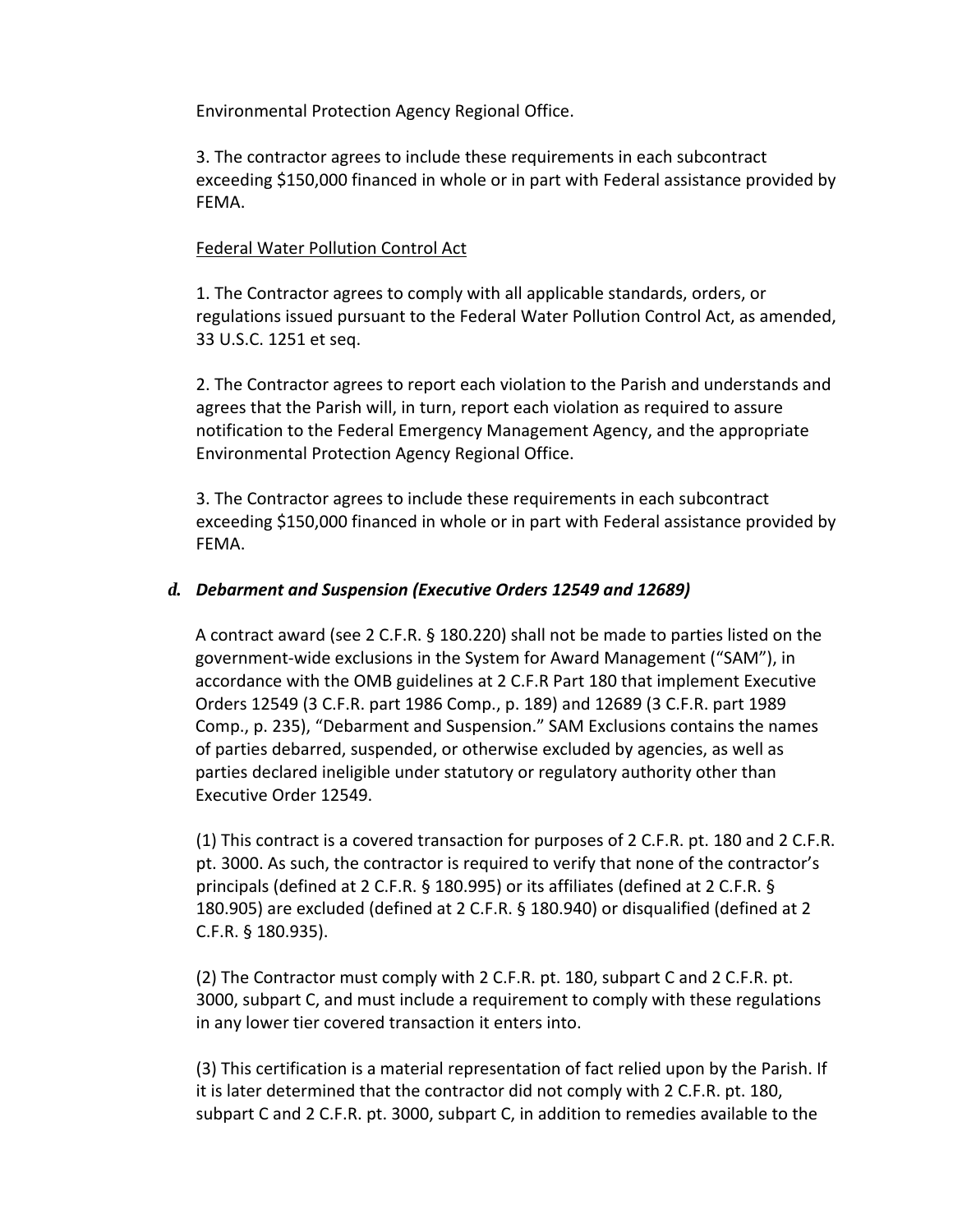Parish, the Federal Government may pursue available remedies, including but not limited to suspension and/or debarment.

(4) The bidder or proposer agrees to comply with the requirements of 2 C.F.R. pt. 180, subpart C and 2 C.F.R. pt. 3000, subpart C while this offer is valid and throughout the period of any contract that may arise from this offer. The bidder or proposer further agrees to include a provision requiring such compliance in its lower tier covered transactions.

### *e. Byrd Anti-Lobbying Amendment (31 U.S.C. 1352)*

Contractors who apply or bid for an award of \$100,000 or more shall file the required certification. Each tier certifies to the tier above that it will not and has not used Federal appropriated funds to pay any person or organization for influencing or attempting to influence an officer or employee of any agency, a Member of Congress, officer or employee of Congress, or an employee of a Member of Congress in connection with obtaining any Federal contract, grant, or any other award covered by 31 U.S.C. § 1352. Each tier shall also disclose any lobbying with non-Federal funds that takes place in connection with obtaining any Federal award. Such disclosures are forwarded from tier to tier up to the recipient who in turn will forward the certification(s) to the awarding agency.

### **Contractor must complete attached Certification.**

#### *f. Procurement of Recovered Materials*

- i. In the performance of this contract, the Contractor shall make maximum use of products containing recovered materials that are EPA-designated items unless the product cannot be acquired
	- a) Competitively within a timeframe providing for compliance with the contract performance schedule;
	- b) Meeting contract performance requirements; or
	- c) At a reasonable price.
- ii. Information about this requirement, along with the list of EPA- designated items, is available at EPA's Comprehensive Procurement Guidelines web site, [https://www.epa.gov/smm/comprehensive-](https://www.epa.gov/smm/comprehensive-%20procurement-guideline-cpg-program) procurement-guideline-cpg[program.](https://www.epa.gov/smm/comprehensive-%20procurement-guideline-cpg-program)
- iii. The Contractor also agrees to comply with all other applicable requirements of Section 6002 of the Solid Waste Disposal Act."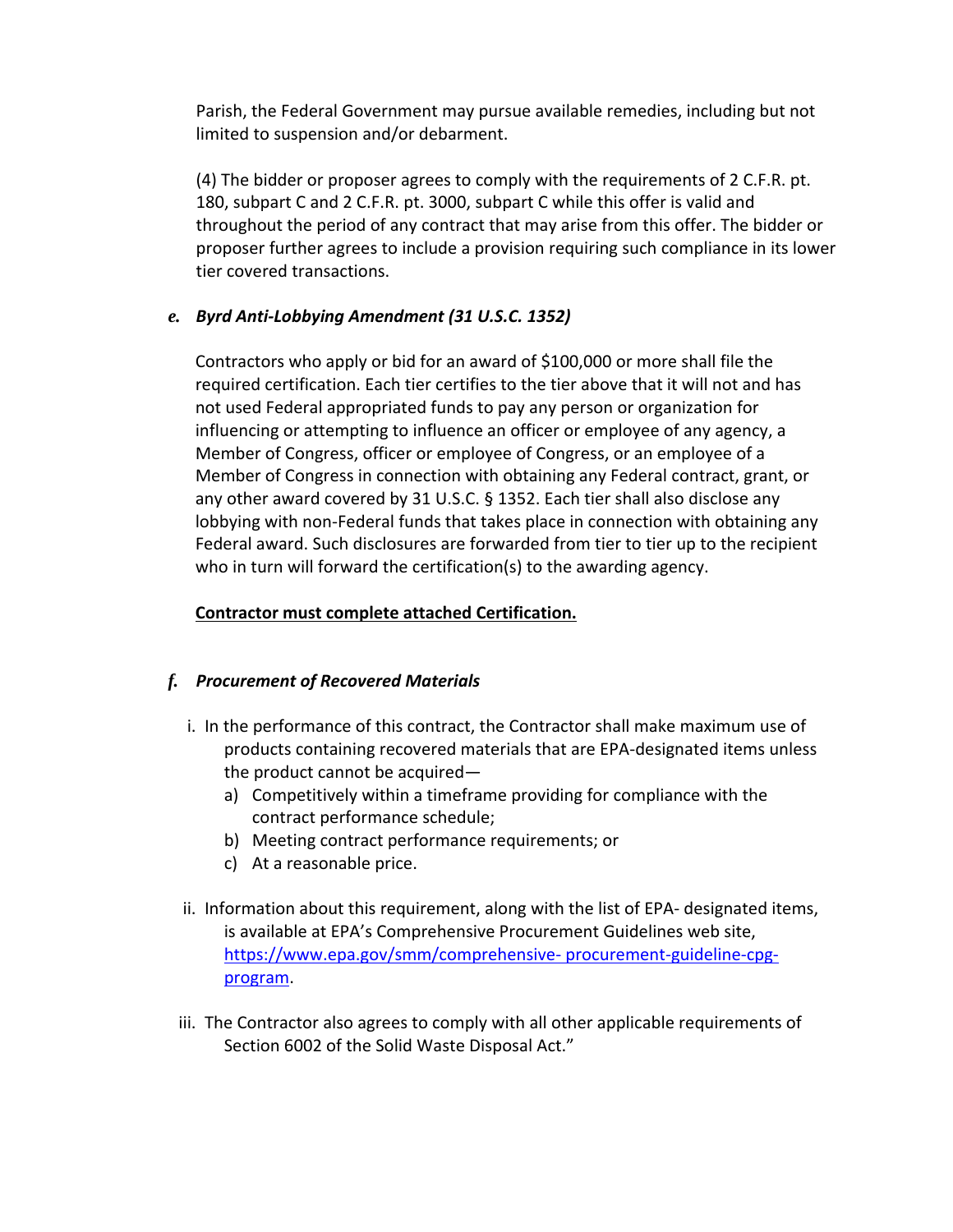#### *g. Access to Records*

The following access to records requirements apply to this contract:

(1) The Contractor agrees to provide the State, Parish, the FEMA Administrator, the Comptroller General of the United States, or any of their authorized representatives access to any books, documents, papers, and records of the Contractor which are directly pertinent to this contract for the purposes of making audits, examinations, excerpts, and transcriptions.

(2) The Contractor agrees to permit any of the foregoing parties to reproduce by any means whatsoever or to copy excerpts and transcriptions as reasonably needed.

(3) The Contractor agrees to provide the FEMA Administrator or his authorized representatives access to construction or other work sites pertaining to the work being completed under the contract.

(4) In compliance with the Disaster Recovery Act of 2018, the Parish and the Contractor acknowledge and agree that no language in this contract is intended to prohibit audits or internal reviews by the FEMA Administrator or the Comptroller General of the United States.

#### *h. DHS Seal, Logo, and Flags*

The contractor or its subcontractors shall not use the DHS seal(s), logos, crests, or reproductions of flags or likenesses of DHS agency officials without specific FEMA pre-approval.

#### *i. Compliance with Federal Law, Regulations, and Executive Orders*

This is an acknowledgement that FEMA financial assistance will be used to fund all or a portion of the contract. The contractor will comply with all applicable Federal law, regulations, executive orders, FEMA policies, procedures, and directives.

#### *j. No Obligation by Federal Government*

The Federal Government is not a party to this contract and is not subject to any obligations or liabilities to the non-Federal entity, contractor, or any other party pertaining to any matter resulting from the contract.

#### *k. Program Fraud and False or Fraudulent Statements or Related Acts*

The Contractor acknowledges that 31 U.S.C. Chap. 38 (Administrative Remedies for False Claims and Statements) applies to the Contractor's actions pertaining to this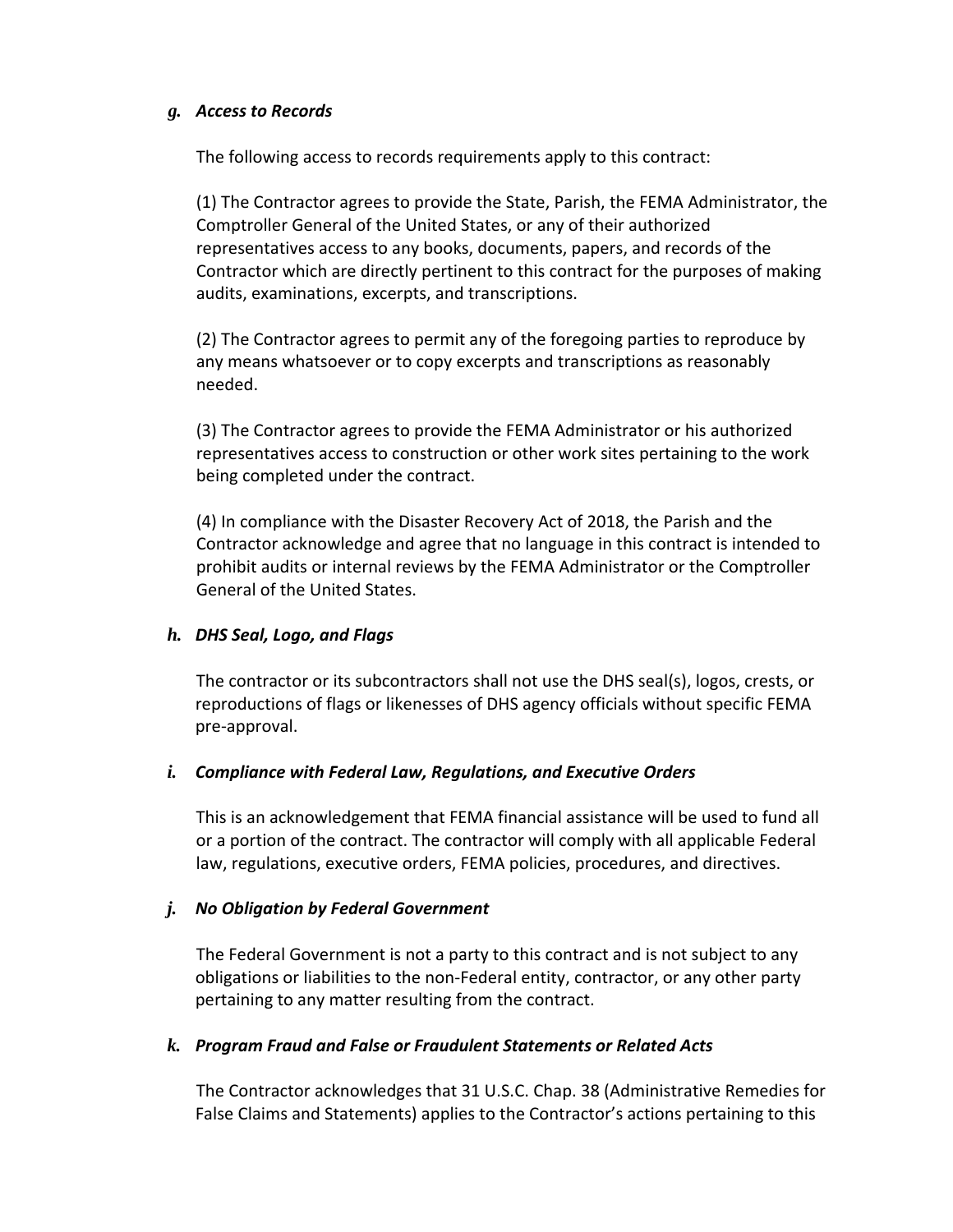contract.

#### *l. §200.322 Domestic preferences for procurements.*

(a) As appropriate and to the extent consistent with law, the non-Federal entity should, to the greatest extent practicable under a Federal award, provide a preference for the purchase, acquisition, or use of goods, products, or materials produced in the United States (including but not limited to iron, aluminum, steel, cement, and other manufactured products). The requirements of this section must be included in all subawards including all contracts and purchase orders for work or products under this award.

#### (b) For purposes of this section:

(1) "Produced in the United States" means, for iron and steel products, that all manufacturing processes, from the initial melting stage through the application of coatings, occurred in the United States.

(2) "Manufactured products" means items and construction materials composed in whole or in part of non-ferrous metals such as aluminum; plastics and polymer-based products such as polyvinyl chloride pipe; aggregates such as concrete; glass, including optical fiber; and lumber.

#### *m.* **Affirmative Socioeconomic Steps.**

If subcontracts are to be let, the prime contractor is required to take all necessary steps identified in 2 C.F.R. § 200.321(b)(1)-(5) to ensure that small and minority businesses, women's business enterprises, and labor surplus area firms are used when possible.

#### *n.* **License and Delivery of Works Subject to Copyright and Data Rights.**

The Contractor grants to the Parish, a paid-up, royalty-free, nonexclusive, irrevocable, worldwide license in data first produced in the performance of this contract to reproduce, publish, or otherwise use, including prepare derivative works, distribute copies to the public, and perform publicly and display publicly such data. For data required by the contract but not first produced in the performance of this contract, the Contractor will identify 75 See 17 U.S.C. § 102. Contract Provisions Guide 35 such data and grant to the Parish or acquires on its behalf a license of the same scope as for data first produced in the performance of this contract. Data, as used herein, shall include any work subject to copyright under 17 U.S.C. § 102, for example, any written reports or literary works, software and/or source code, music, choreography, pictures or images, graphics, sculptures, videos, motion pictures or other audiovisual works, sound and/or video recordings, and architectural works. Upon or before the completion of this contract, the Contractor will deliver to the Parish data first produced in the performance of this contract and data required by the contract but not first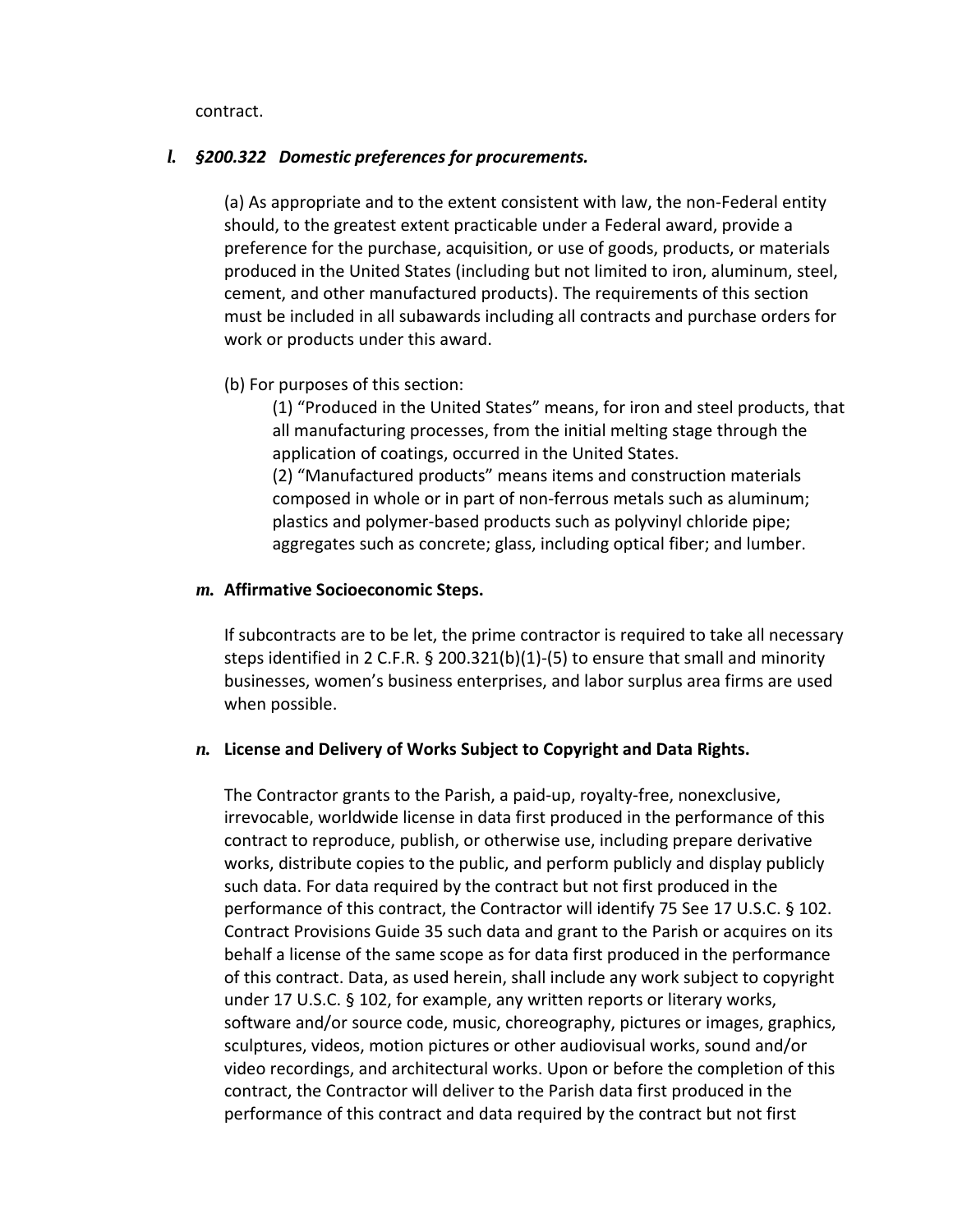produced in the performance of this contract in formats acceptable by the Parish.

### *o.* **200.216 Prohibition on certain telecommunications and video surveillance services or equipment.**

(a) Recipients and sub recipients are prohibited from obligating or expending loan or grant funds to:

- 1) Procure or obtain;
- 2) Extend or renew a contract to procure or obtain; or
- 3) Enter into a contract (or extend or renew a contract) to procure or obtain equipment, services, or systems that uses covered telecommunications equipment or services as a substantial or essential component of any system, or as critical technology as part of any system. As described in Public Law 115-232, section 889, covered telecommunications equipment is telecommunications equipment produced by Huawei Technologies Company or ZTE Corporation (or any subsidiary or affiliate of such entities).
	- i. For the purpose of public safety, security of government facilities, physical security surveillance of critical infrastructure, and other national security purposes, video surveillance and telecommunications equipment produced by Hytera Communications Corporation, Hangzhou Hikvision Digital Technology Company, or Dahua Technology Company (or any subsidiary or affiliate of such entities).
	- ii. Telecommunications or video surveillance services provided by such entities or using such equipment.
	- iii. Telecommunications or video surveillance equipment or services produced or provided by an entity that the Secretary of Defense, in consultation with the Director of the National Intelligence or the Director of the Federal Bureau of Investigation, reasonably believes to be an entity owned or controlled by, or otherwise connected to, the government of a covered foreign country.

(b) In implementing the prohibition under Public Law 115-232, section 889, subsection (f), paragraph (1), heads of executive agencies administering loan, grant, or subsidy programs shall prioritize available funding and technical support to assist affected businesses, institutions and organizations as is reasonably necessary for those affected entities to transition from covered communications equipment and services, to procure replacement equipment and services, and to ensure that communications service to users and customers is sustained.

(c) See Public Law 115-232, section 889 for additional information.

(d) See also § 200.471.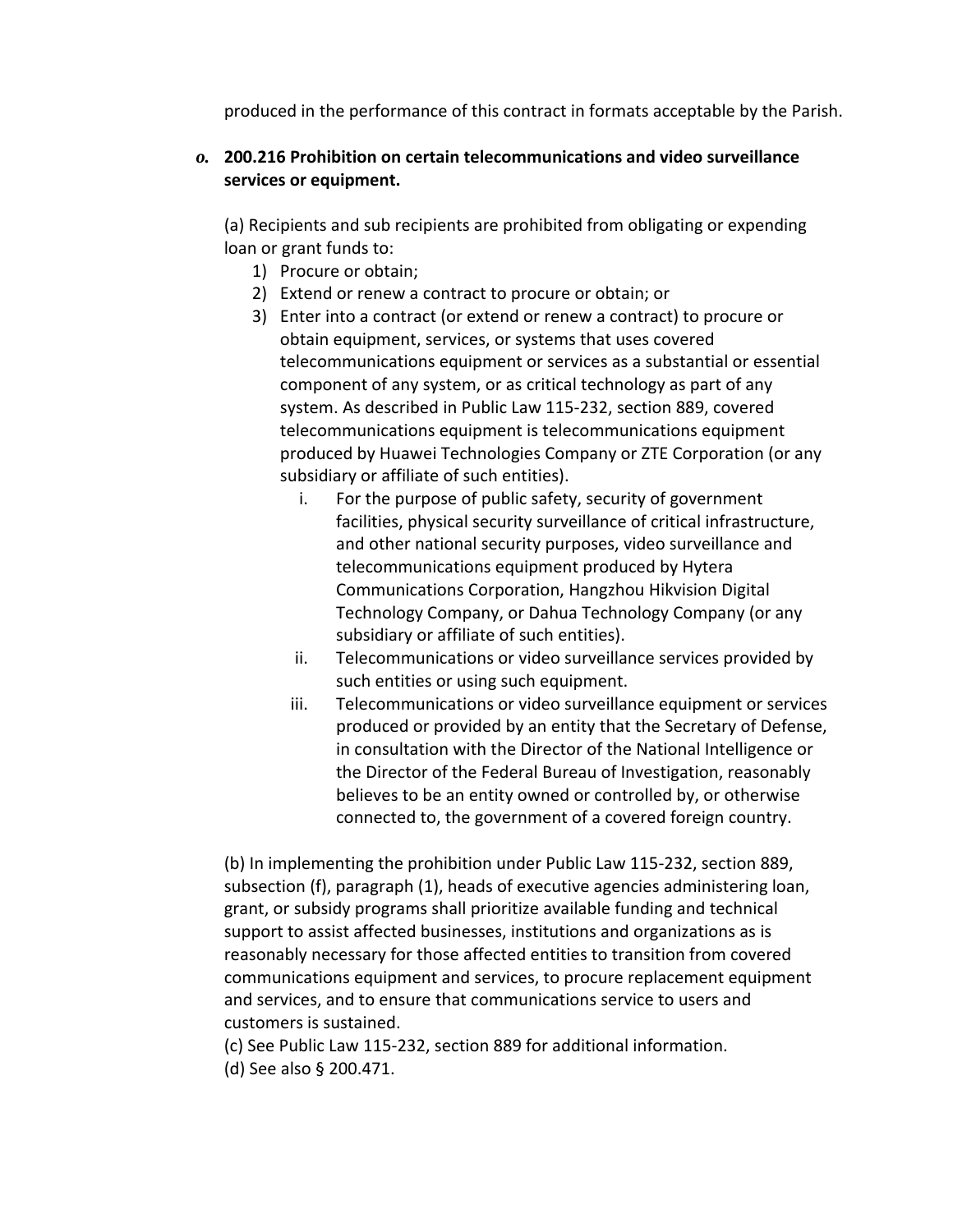## *p.* **Copyright and Data Rights**

The Contractor grants to the Parish, a paid-up, royalty-free, nonexclusive, irrevocable, worldwide license in data first produced in the performance of this contract to reproduce, publish, or otherwise use, including prepare derivative works, distribute copies to the public, and perform publicly and display publicly such data. For data required by the contract but not first produced in the performance of this contract, the Contractor will identify such data and grant to the Parish or acquires on its behalf a license of the same scope as for data first produced in the performance of this contract. Data, as used herein, shall include any work subject to copyright under 17 U.S.C. § 102, for example, any written reports or literary works, software and/or source code, music, choreography, pictures or images, graphics, sculptures, videos, motion pictures or other audiovisual works, sound and/or video recordings, and architectural works. Upon or before the completion of this contract, the Contractor will deliver to the Parish data first produced in the performance of this contract and data required by the contract but not first produced in the performance of this contract in formats acceptable by the Parish.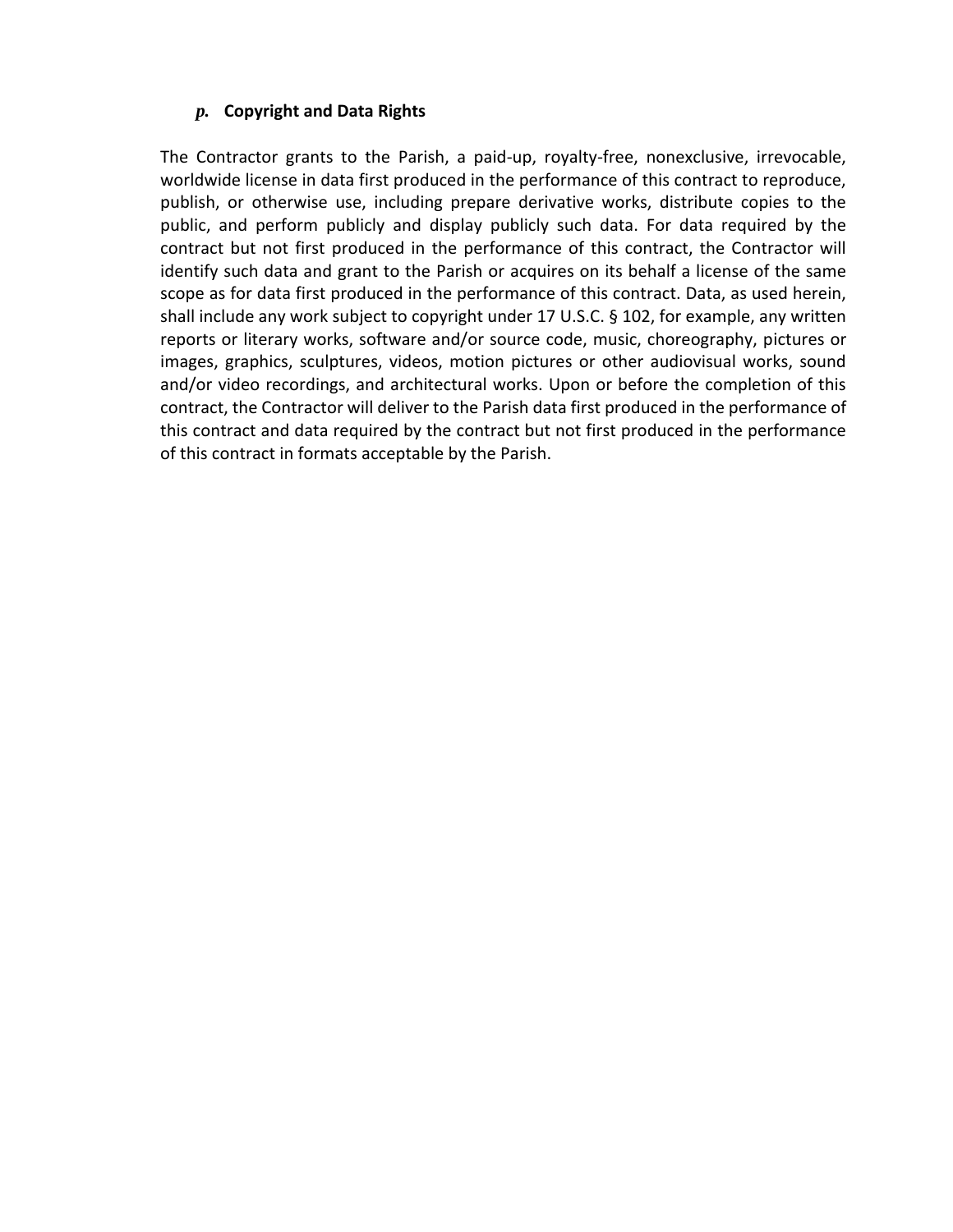#### **CERTIFICATION REGARDING LOBBYING**

Certification for Contracts, Grants, Loans, and Cooperative Agreements

The undersigned certifies, to the best of his or her knowledge and belief, that:

- 1. No Federal appropriated funds have been paid or will be paid, by or on behalf of the undersigned, to any person for influencing or attempting to influence an officer or employee of an agency, a Member of Congress, an officer or employee of Congress, or an employee of a Member of Congress in connection with the awarding of any Federal contract, the making of any Federal grant, the making of any Federal loan, the entering into of any cooperative agreement, and the extension, continuation, renewal, amendment, or modification of any Federal contract, grant, loan, or cooperative agreement.
- 2. If any funds other than Federal appropriated funds have been paid or will be paid to any person for influencing or attempting to influence an officer or employee of any agency, a Member of Congress, an officer or employee of Congress, or an employee of a Member of Congress in connection with this Federal contract, grant, loan, or cooperative agreement, the undersigned shall complete and submit Standard Form-LLL, "Disclosure Form to Report Lobbying," in accordance with its instructions.
- 3. The undersigned shall require that the language of this certification be included in the award documents for all subawards at all tiers (including subcontracts, subgrants, and contracts under grants, loans, and cooperative agreements) and that all subrecipients shall certify and disclose accordingly.

This certification is a material representation of fact upon which reliance was placed when this transaction was made or entered into. Submission of this certification is a prerequisite for making or entering into this transaction imposed by section 1352, title 31, U.S. Code. Any person who fails to file the required certification shall be subject to a civil penalty of not less than \$10,000 and not more than \$100,000 for each such failure.

The Contractor, **Exercise 2** and the Contractor, **Exercise 2 and the Contractor**,  $\overline{a}$ , certifies or affirms the truthfulness and accuracy of each statement of its certification and disclosure, if any. In addition, the Contractor understands and agrees that the provisions of 31 U.S.C. Chap. 38, Administrative Remedies for False Claims and Statements, apply to this certification and disclosure, if any.

Signature of Contractor's Authorized Official

Name and Title of Contractor's Authorized Official

\_\_\_\_\_\_\_\_\_\_\_\_\_\_\_\_\_\_\_\_\_\_\_\_\_\_\_\_\_\_\_\_\_\_\_\_\_\_\_\_\_

\_\_\_\_\_\_\_\_\_\_\_\_\_\_\_\_\_\_\_\_\_\_\_\_\_\_\_\_\_\_\_\_\_\_\_\_\_\_\_\_\_\_\_\_\_\_\_\_\_\_\_\_\_\_\_\_\_\_\_\_\_\_

\_\_\_\_\_\_\_\_\_\_\_\_\_\_\_\_\_\_\_\_\_\_\_\_\_\_\_\_\_\_\_\_\_\_\_\_\_\_\_\_\_\_\_\_\_\_\_\_\_\_\_\_\_\_\_\_\_\_\_\_\_\_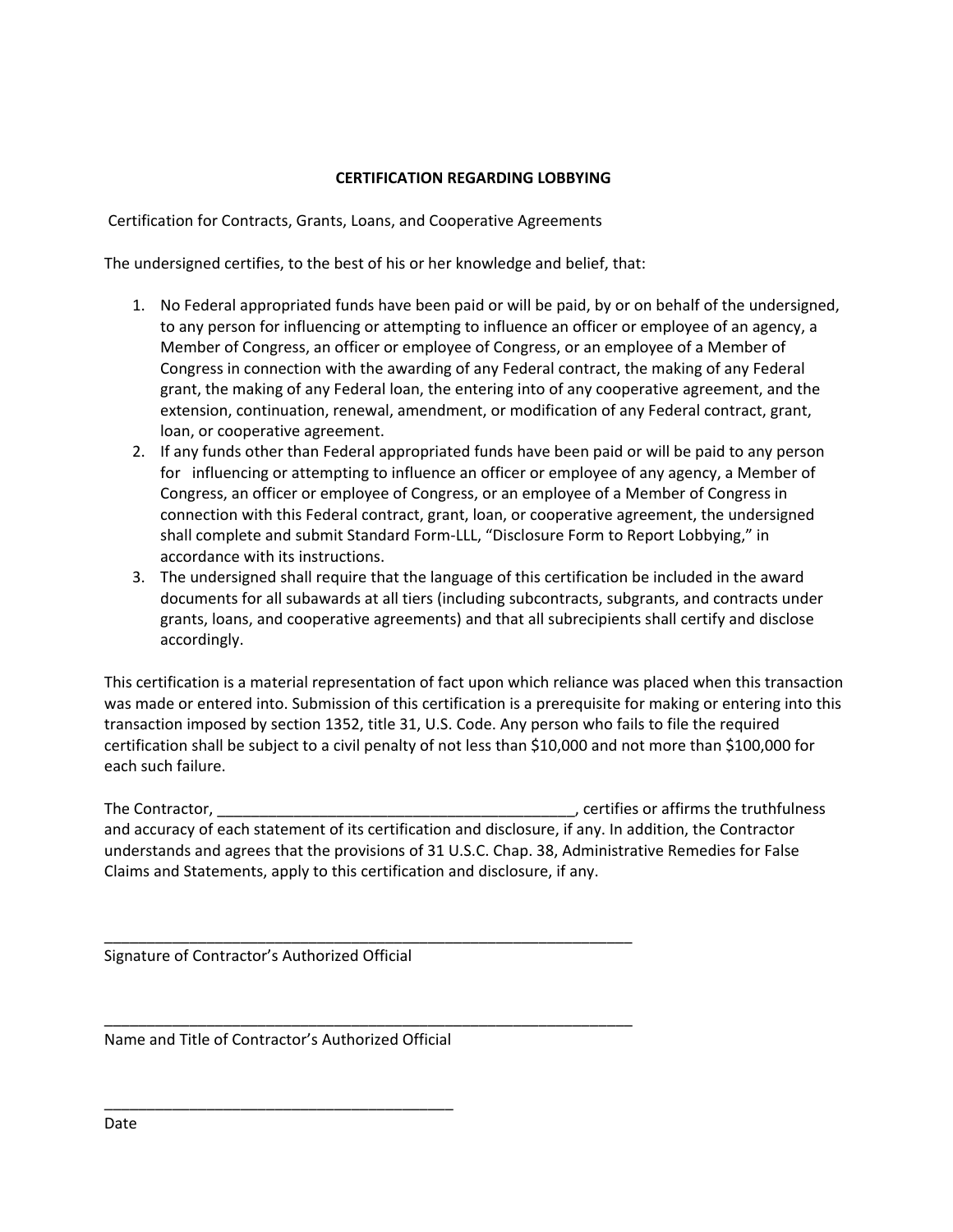## **SECTION 2 MEASUREMENT AND PAYMENT**

#### 2.1 GENERAL:

Payment for the various items of the Schedule shall include all compensation to be received by the Contractor for furnishing all tools, equipment, supplies, and manufactured articles, and for all labor, operations, and incidentals related to the items of work being described. No separate payment will be made for any item that is not specifically set forth in the Schedule and all costs therefore shall be included in the prices named in the Schedule for the various items of work.

#### 2.2 ESTIMATED QUANTITIES:

This is a unit price emergency contract and the quantities shown on the Master Fee Schedule are for comparison of proposals only. Items of work performed under this contract will be on an as needed basis and actual quantities may vary significantly from the quantities stated in the Master Fee Schedule (Quantities shown may be increased, decreased, or not usedat all.)

Estimated sludge quantities were based on average historical sludge process records at the River Road Wastewater Treatment Plant, as provided in Appendix C.1

#### 2.3 INITIAL SLUDGE REMOVAL AND PROCESSING (ITEM NO. 1)

- A. Measurement: Measurement for payment of initial sludge removal and processing shall be per ton of processed sludge.
- B. Payment: Payment for this item will be made at the contract unit bid price per ton of processed sludge removed and disposed of and shall constitute full compensation for all labor, materials, chemicals (polymer), equipment, pumps, piping and incidentals required to complete the removal, transfer from digester tanks to dewatering equipment, and dewatering processing of sludge that has accumulated in the north and south digester tanks since Hurricane Ida's landfall. Payment shall be made upon satisfactorily removing, processing and disposing of sludge from tanks and upon owner receipt and acceptance of transporter daily log and manifest documenting tonnage of sludge hauled to disposal site.

#### 2.4 SLUDGE REMOVAL AND PROCESSING (ITEM NO. 2)

- A. Measurement: Measurement for payment of sludge removal and processing shall be per ton of processed sludge.
- B. Payment: Payment for this item will be made at the contract unit bid price per ton of processed sludge and shall constitute full compensation for all labor, materials, chemicals (polymer), equipment, pumps, piping and incidentals required to complete the removal, transfer from digester tanks to processing equipment, and dewatering processing of sludge that accumulates in the north and south digester tanks monthly. Payment shall be made upon satisfactorily removing, processing and disposing of sludge from tanks and upon owner receipt and acceptance of transporter daily log and